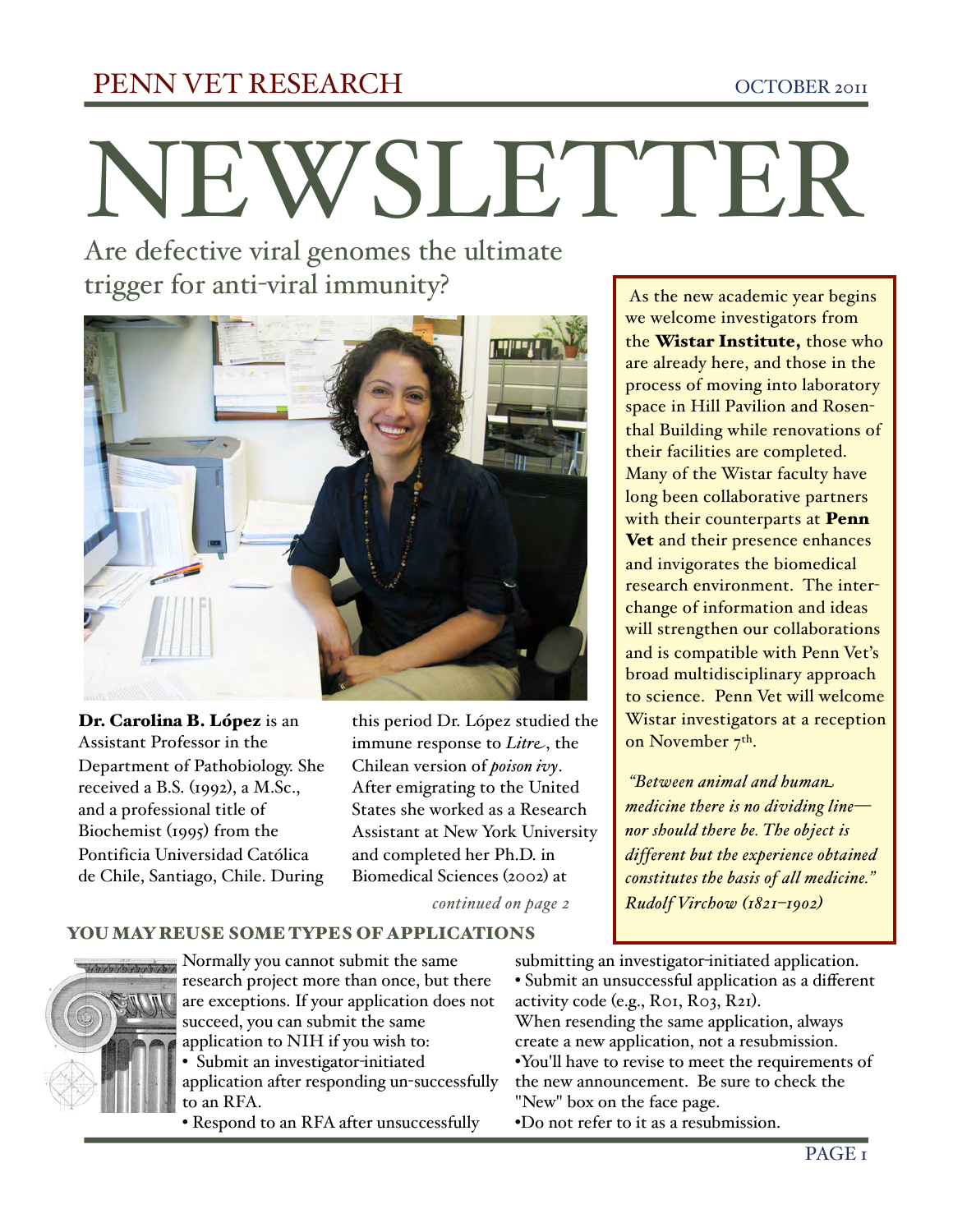#### Dr Lopez *continued from page 1*

the Mount Sinai School of Medicine in New York. She continued at Mount Sinai as a post-doctoral fellow and was promoted to non-tenure track Assistant Professor in 2005. She joined the Department of Pathobiology at Penn Vet in September of 2010. Dr. López's research centers on understanding the processes that lead to the generation of the immune response against viruses. In particular, her group studies early events following virus-host interaction that determine the successful transition from the less specific initial innate immune response to the more specific and persistent adaptive immune response.

#### Are defective viral genomes the ultimate trigger for anti-viral immunity?

Following infection, pathogen-induced stimulation of dendritic cells promotes their migration from the tissues to the draining lymph nodes, enhances the production of pro-inflammatory molecules, and permits effective antigen presentation to T cells, thereby inducing the transition from a fast but unspecific immune response to a long-term protective and specific adaptive immune response. Identification and characterization of viral elements capable of triggering dendritic cell maturation will not only provide essential insight into the requisites for triggering effective immunity during infection, but may also identify potential novel adjuvant molecules to be used in vaccination.

While investigating the viral components required for the efficient triggering of dendritic cell maturation, Dr. López's group discovered that defective interfering viral genomes (DIVGs) that are generated during the normal replication of viruses are potent stimuli for the activation of dendritic cells. DIVGs for a large number of animal and plant





Bone marrow-derived dendritic cells mock treated (upper panel) or infected with Sendai virus (lower panel) and stained with anti-SeV NP protein (green) 20 h postinfection (40x).

viruses have been characterized *in vitro,* but the mechanism for their generation as well as their role during the virus life cycle remain speculative. Dr. López reported that DIVGs activate dendritic cells through a unique mechanism that is different from that utilized by standard viruses and, moreover, is capable of overcoming the viral-encoded antagonist

*continued on page 3*



#### SEARCH VET SCHOOL PUBLICATIONS

Penn Vet's Atwood Library has developed a web page that dynamically displays most recent articles published by authors affiliated with Penn's School of Veterinary Medicine. The list is retrieved from Scopus, one of the world's largest scientific, technical, and medical databases. Find the link under Vet Library News at: [http://gethelp.library.upenn.edu/guides/vet/](http://gethelp.library.upenn.edu/guides/vet/scopusfeed.html) [scopusfeed.html.](http://gethelp.library.upenn.edu/guides/vet/scopusfeed.html) If searching off campus, you will be prompted for your PennKey.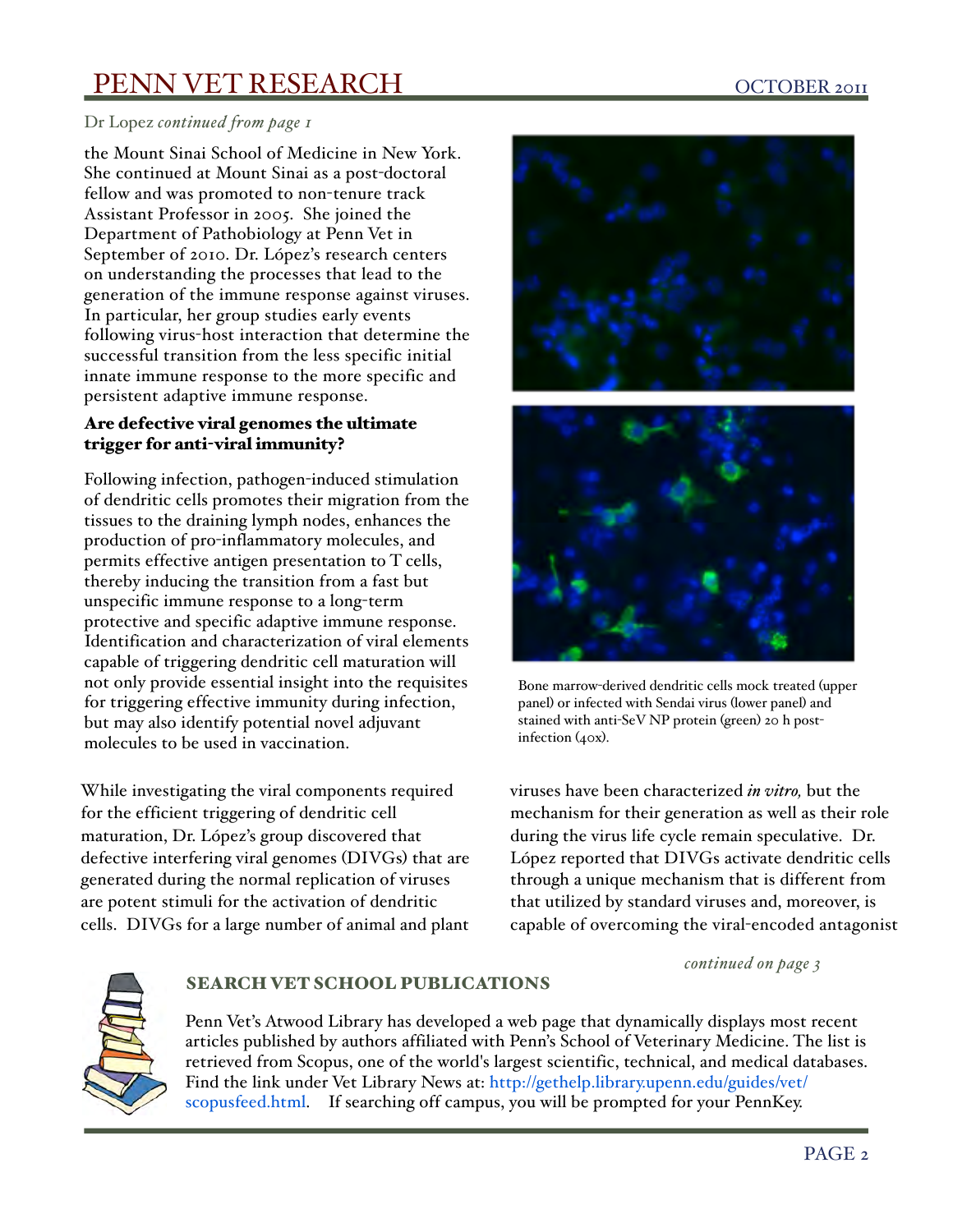#### *continued from page 2*

of immune activation found in mature viruses [1, 2]. Her group is now using a reverse genetics system that allows for the recovery of mutant DIVGs to characterize the viral motifs responsible for the potent stimulatory activity of DIVGs. The goal of this project is to identify a minimal stimulatory motif from DIVGs to be eventually harnessed as an adjuvant for vaccination. In addition, Dr. López's group is investigating the generation and role of DIVGs during the course of natural viral infection to test the hypothesis that DIVGs are critical for triggering the antiviral response *in vivo*.

#### What is the cellular machinery involved in the detection and response to viruses?

Anti-viral responses are initiated following recognition of "danger" signals by the infected host. Viral molecular motifs denoting danger are normally present in the virus genome and are exposed during viral replication within the host cell. A number of cellular sensors of viral genomic motifs have been identified, including members of the Toll-like receptor and RIG-I-like helicase families. These sensors localize to different cellular compartments and are partially redundant in their specificity. The signaling initiated by the binding of pathogen-specific molecular motifs to the sensors is critical for the initiation of the immune response. However, despite the

presence of high levels of viral danger signals, pathogenic viruses replicate to high titers in the host. In studies designed to understand how pathogenic viruses evade the host immune response, Dr. López and collaborators observed that it takes more than two days before the host response to influenza or parainfluenza virus infection can be detected in mice [3]. The delay in the onset of anti-viral immunity is presumably due to the presence of viral-encoded antagonists that counteract immune recognition by blocking detection and/or signaling by cellular sensors so that the virus can grow and spread successfully.

Dr. López's group seeks to understand the cellular mechanisms that overcome viral antagonism of immune responses to pathogenic respiratory viruses, such as influenza, parainfluenza, and respiratory syncytial virus. The group is currently assessing the cellular response mediated by the viral sensors RIG-I and MDA5. Challenging the current paradigm, the group has shown that both proteins are involved in the response to parainfluenza virus [2] and they are currently investigating the specific role of each of these molecules in immune recognition and response to virus infection, as well as in overcoming viral immune antagonism. Dr. López is particularly interested in investigating cellular molecules that are involved in the efficient response to DIVGs.

#### Lung-Bone Marrow Axis: Essential role in anti-viral immunity.

Upon viral recognition and sensing of the infecting virus, infected cells produce cytokines and chemokines that promote the recruitment and activation of immune cells. Dr. López lab has shown that soon after a respiratory infection, molecules produced in the infected lung are transported through the blood to signal cells located in the distal bone marrow  $[4, 5]$ . Cells instructed in the bone marrow become resistant to virus infection and respond more efficiently to viral cues when recruited to the lung, thereby enhancing the innate immune response and facilitating the clearance of the virus. Dr. López group identified type I interferons as critical mediators of lung-bone marrow communication during viral infection  $[5, 4]$ . The group is currently interested in characterizing other mediators of the lung-bone marrow axis and in determining their role during the initial anti-viral response. In addition, they are investigating the specific effects of these signals in specific bone marrow cell populations.

*continued on page 4*

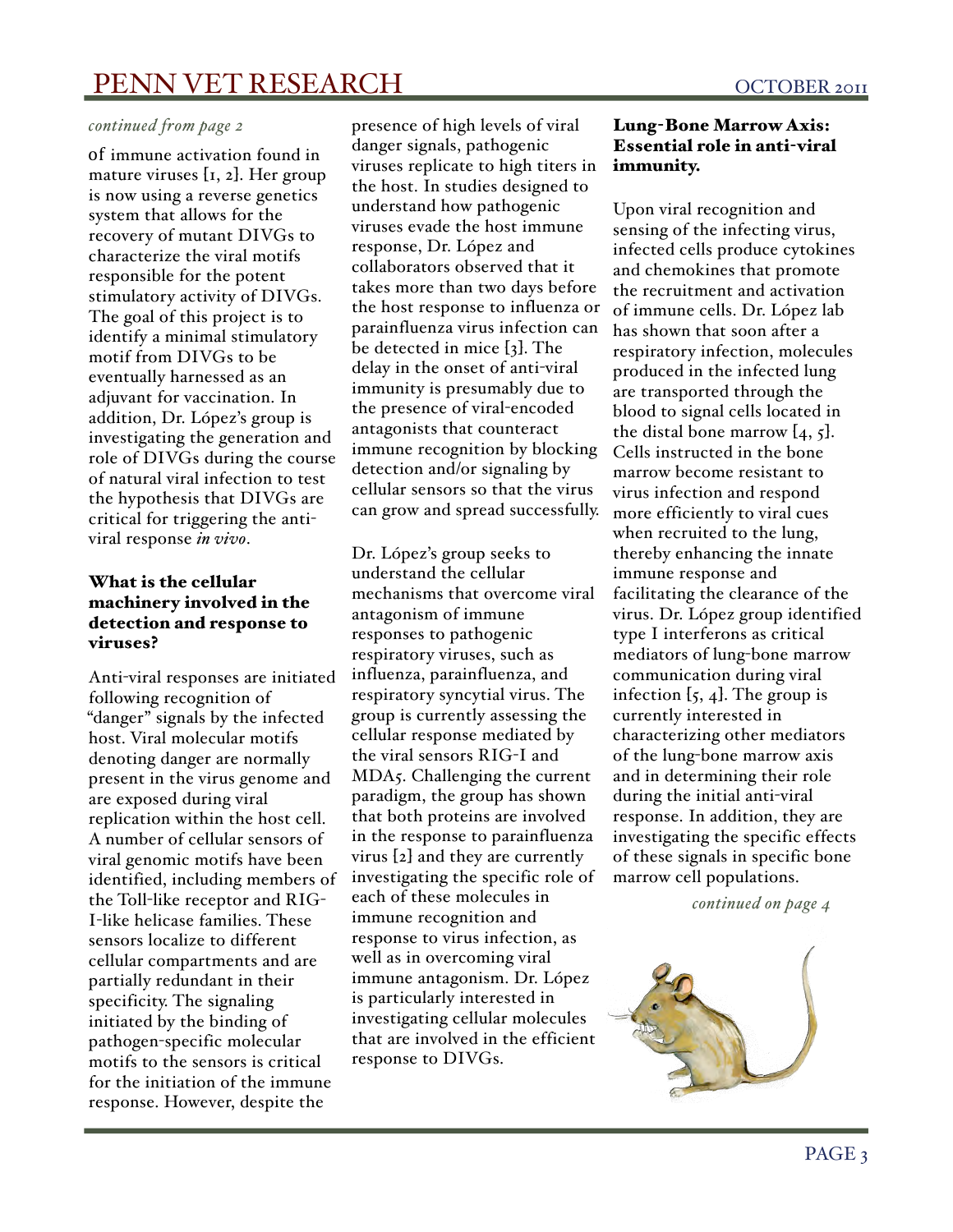#### LOPEZ LABORATORY continued from page 3



Dr. López's research is currently funded by the NIH/NIAID (R01) AI083284 and R21 AI083481). Her laboratory is located at 337 Hill Pavilion and her office is in Suite 318.

#### References:

1.Yount, J.S., *et al.*, A novel role for viral-defective interfering particles in enhancing dendritic cell maturation*. J Immunol*, 2006.  $177(7)$ : p. 4503-13.

2. Yount, J.S., *et al*., MDA5 Participates in the Detection of Paramyxovirus Infection and Is Essential for the Early Activation of Dendritic Cells in Response to Sendai Virus Defective Interfering Particles. *J Immunol*, 2008. **180**(7): p. 4910-8.

3. Moltedo, B., *et al.*, Cutting edge: stealth influenza virus replication precedes the initiation of adaptive immunity*. J Immunol*, 2009.  $183(6)$ : p. 3569-73.

4. Hermesh, T., *et al.,* Antiviral instruction of bone marrow leukocytes during respiratory viral infections. *Ce' Host Microbe,* 2010.  $7(5)$ : p. 343-53.

5. Lopez, C.B. and T. Hermesh, Systemic responses during local viral infections: type I IFNs sound the alarm*. Current opinion in Immunology,* 2011. **23**(4): p. 495-9.



#### Biomedical Postdoctoral

Announcement

#### Garnett Powers-Postdoc Insurance enrollment sessions:

November 15 TRC (Translational Research Center): Main Auditorium 9:00-10:30am & 3:00-4:30pm

November 16 TRC (Translational Research Center): Main Auditorium 9:00-10:30am & 3:00-4:30pm

Biomedical Postdoc Research Symposium: Wednesday, October 12th 12:30-5:30 pm BRB Auditorium & Lobby <http://www.med.upenn.edu/postdoc/>



Penn Vet's Tracy Bale Earns Endocrine Society's Richard E. Weitzman Memorial Award—The award is presented annually to a young investigator in recognition of meritorious accomplishments in the field of endocrinology. University of Pennsylvania School of Veterinary Medicine's Tracy Bale, Ph.D., Department of Animal Biology was named recipient of the 2011 Richard E. Weitzman Memorial Award."My research is my passion," said Dr. Bale. "To be recognized by a group of peers such as those within the Endocrine Society is a true honor and I am humbled to have been named the 2011 Weitzman Memorial Award honoree". *see page 7*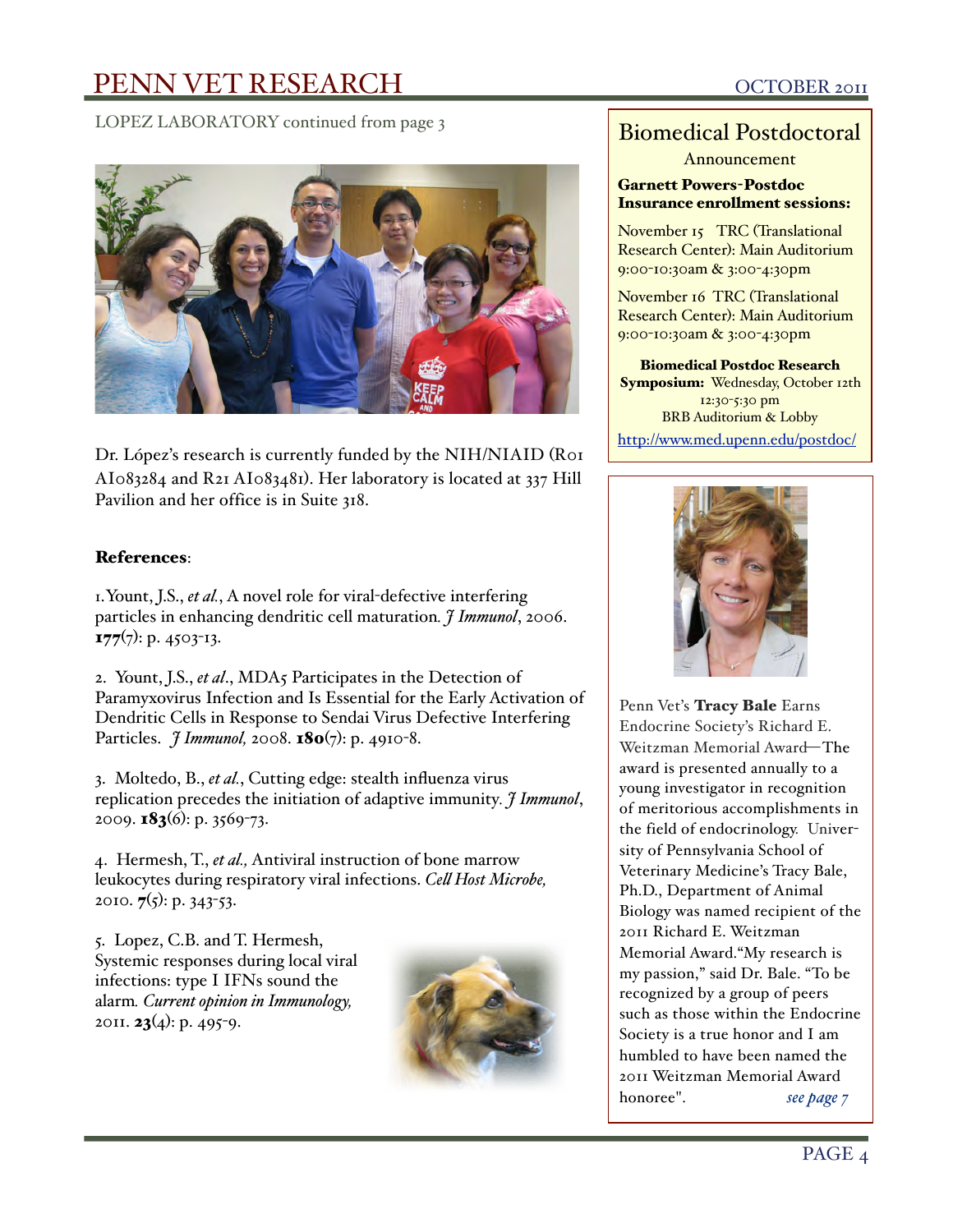

Kristin Gardiner, Merial Program, Gus Aguirre Laboratory

Penn Vet faculty opened their laboratories to introduce students to research during the summer of 2011. Students arrived from a variety of programs designed to expose students to biomedical research—this includes the development of research ideas, experiments, presentation of research results, and simply, to learn about life in a research laboratory. Some are high school students, others are veterinary students in their first or second year of veterinary school, and some are college undergraduates who are exploring fields of study in hopes of graduate training in the future. Summer students were part of an official program or volunteered to gain valuable experience for a future in scientific research.

The NIH/Merial Summer Research Program, as one example of summer opportunities is funded by Merial and by a National Institutes of Health (NIH) training grant. Other sources of support include funds from the office of the dean, the four departmental chairs and centers. Since its inception, the

#### SUMMER MENTORING IN RESEARCH AT PENN VET

Merial program has funded 331 awards to 300 different students to perform biomedical research in the laboratories of 131 different faculty members at the University of Pennsylvania. *Link to [progra](http://www.vet.upenn.edu/Research/ResearchTrainingOpportunities/MerialVeterinaryScholarsOtherPrograms/tabid/339/Default.aspx)m*



Annie Oh, Merial Program, Andras Komaromy Laboratory

Another program is the STEMPREP Project, headquartered at Southern Methodist University (SMU), Dallas, Texas and the non-profit Distance Learning Center (DLC) in Philadelphia. In 1990, the DLC invented the STEMPREP (sciencetechnology-engineering-math) Project to find and train a national pool of minority 7th grade trainees who have expressed a desire and talent for a STEM career. *[Link to progra](http://www.thedistancelearningcenter.org/pdfs/Application_for_New_Trainees.pdf)m*

#### Penn's Summer Undergraduate Internship

**Program (SUIP)** is a source of summer trainees who have joined Penn Vet labs for the summer. A program of the Biomedical Graduate Studies at Penn, the SUIP provides an intense research experience to students interested in graduate study in the biomedical and biological sciences. *[Link to progra](http://www.med.upenn.edu/bgs/applicants_suip.shtml)m*



Michael Adu, Virginia Tech, Penn's SUIP program, Carolina Lopez **Laboratory** 

"I am so grateful for the opportunity provided by the Aguirre laboratory and the NIH-Merial Fellowship program to have spent the summer engaged in meaningful veterinary ophthalmology research." *Kristin Gardiner*



Frazly Alexander, University of the Virgin Islands, Nicola Mason Laboratory



Sam Mason, University of Pittsburgh, Phil Scott Laboratory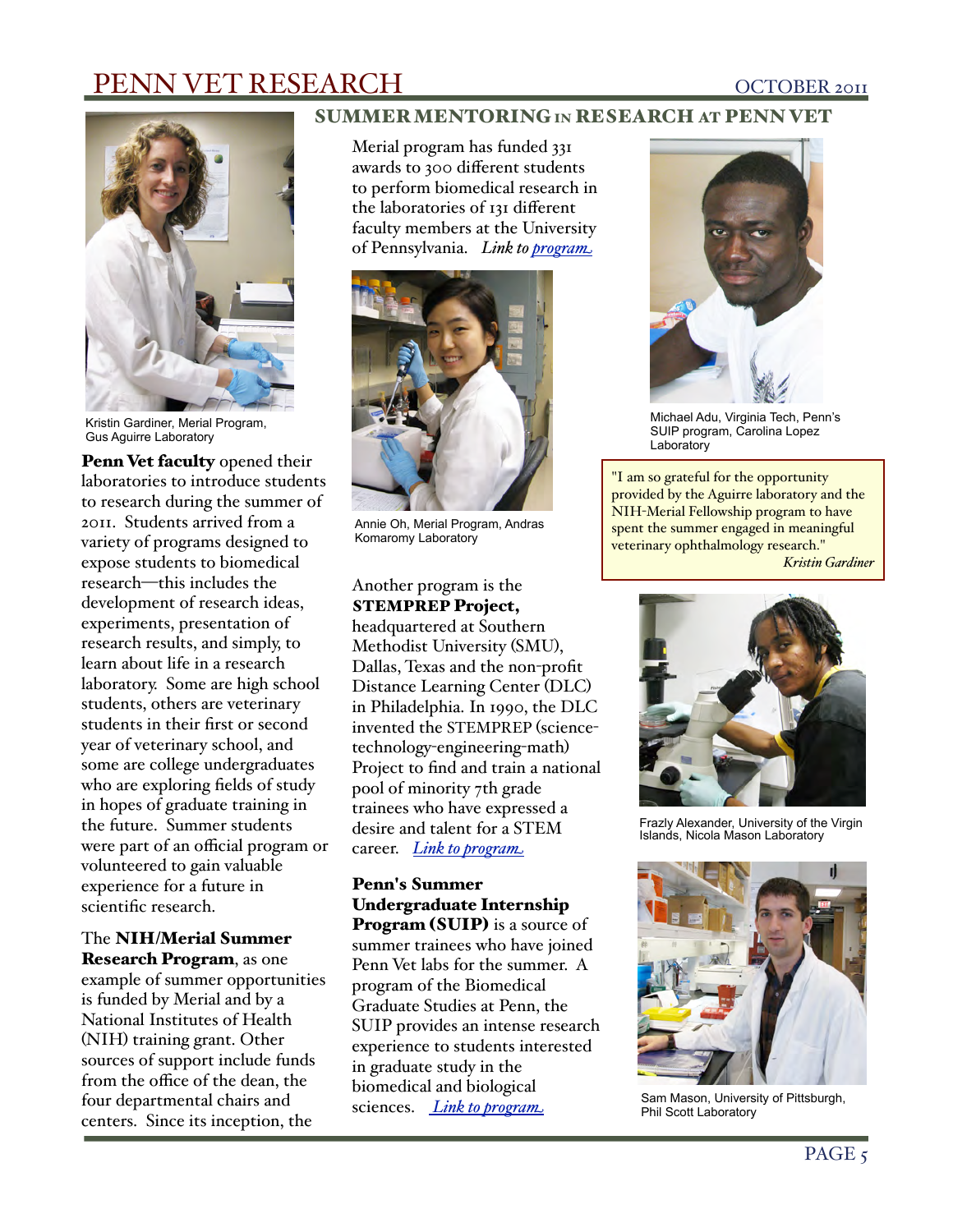#### RECENT AWARDS

#### David Artis

NIH U01 [AI-095608-01] Regulation of protective immunity following enteric viral infection 7/25/2011 – 6/30/2016, \$225,000

#### Gustavo Aguirre

Foundation Fighting Blindness "Retinal remodeling in canine models of LCA/Early onset retinal degeneration. 7/1/11-6/30/12, \$56,443

#### Margret Casal

Int. Soc. of Vet. Dermatopathology Molecular Characterization of Ichthyosis in the Labrador Retriever 7/1/11-6/30/12, \$5,000

#### Gregory Griffeth (VCIC)

Schering Plough Animal Health (Merck). Clinical Effectiveness of 13.64% w/w CBPI Flavored Chewable Tablets for Dogs Against Fleas: A Multi-Center Pivotal Field Trial 7/1/11-7/31/12, \$38,800

#### Cynthia Otto

American Kennel Club AKC Companion Animal Recovery Detection Dog DNA Bank 10/1/11-9/30/12, \$100,000

#### Cynthia Otto

American Kennel Club 2011 Penn Vet Working Dog Conference-Defining, developing and documenting success in working dogs 8/1/11-11/30/11, \$2,000

#### Cynthia Otto

American Kennel Club Defining, developing and documenting success in working dogs 5/1/11-12/31/11, \$10,000

#### Mark Oyama (VCIC)

IDEXX Laboratories, Inc. Feline SNAP Cardiopet Field Trial Pilot 6/30/11-10/31/11, \$17,188

#### Emily Thomas, Resident

Amer Col. Vet Emergency & Crit. Care. The effect of methylnaltrexone on gastrointestinal complications in dogs treated with opioids in the intensive care unit  $8/I/I_{I} - 7/3I/I_{2}$ , \$8,274

#### Ashley Boyle

American Quarter Horse Association Verification of a *S. equi* detection assay for equine nasopharyngeal and guttural pouch wash samples 10/01/2011-09/30/2012 \$16,751

#### Sue McDonnell

Schering-Plough Animal Health Zylkene Behavior Trials 07/22/2011-09/30/2011 \$10,620

#### Thomas Parsons

PA Lions Hearing Research Foundation-- Temporal Precision of Information Transmitted by the Auditory Nerve 07/01/2011-06/30/2012 \$20,000

#### Thomas Parsons

University Research Foundation The role of neural refractoriness in the temporal coding of conspecific calls. 08/01/2011-07/31/2012, \$29,413

#### Ralph Brinster

St. Baldricks Foundation Translating the Science of Testicular Tissue Cryopreservation 7/1/2011-6/30/2014 \$156,000

#### Serge Fuchs

NIH Role of HOS in Cell Transformation and Apoptosis. 8/8/2011-7/31/2016 \$1,288,410

#### Nicola Mason

Morris Animal Fdn. "Development of a CD20-specific antibody fragment for targeted therapy of canine B cell lymphoma. 9/1/11-8/31/13 \$108,527

#### Igor Brodsky

McCabe Fund Pilot Mechanisms of *Salmonella* immune evasion--9/1/11-8/31/12 \$24,918

#### Igor Brodsky

Mari Lowe Center Comparative Oncology--Pilot. Role of calcium signaling in inflammsome activation<br> $8/1/\text{II}-7/31/12$  \$20,000  $8/\frac{1}{11-\frac{7}{31}}$ 

#### Igor Brodsky

Ctr for Molecular Studies in Digestive & Liver Diseases. Pilot: Mechanisms of *Salmonella* immune evasion. 7/1/11--6/30/12 \$20,000

#### Igor Brodsky

University Research Foundation Role of calcium signaling in inflammasome activation. 3/1/11--2/29/12 \$25,000

#### SOME RECENT PAPERS

Siracusa MC, Saenz SA, Hill DA, Kim



BS, Headley MB, Doering TA, Wherry EJ, Jessup HK, Siegel LA, Kambayashi T, Dudek EC, Kubo M, Cianferoni A, Spergel JM, Ziegler SF, Comeau MR, David Artis, TSLP promotes interleukin-3 independent basophil

haematopoiesis and type 2 inflammation (2011) *Nature*, 477(7363):229-33.

John B, Ricart B., Harris TH, Tait ED,



Randall L, Weninger W, Hammer DA, Hunter CA. 2011. Analysis of behaviour and trafficking of dendritic cells within the brain during Toxoplasmicencephalitis. (2011) *PloS Pathogens.* 7(9):e1002246



Guziewicz KE, Slavik J, Lindauer SJ, Aguirre GD, Zangerl B. [Molecular consequences](http://www.ncbi.nlm.nih.gov/pubmed/21498618)  [of BEST1 gene](http://www.ncbi.nlm.nih.gov/pubmed/21498618)  [mutations in canine](http://www.ncbi.nlm.nih.gov/pubmed/21498618)  [multifocal retinopathy](http://www.ncbi.nlm.nih.gov/pubmed/21498618)  [predict functional](http://www.ncbi.nlm.nih.gov/pubmed/21498618) 

[implications for human](http://www.ncbi.nlm.nih.gov/pubmed/21498618)  [bestrophinopathies.](http://www.ncbi.nlm.nih.gov/pubmed/21498618) *Invest Ophthalmol Vis Sci.* 2011 Jun 23;52(7):4497-505.



RJ. Whitmarsh, CM. Gray, B Gregg1, DA Christian, M J May, PJ. Murray, and CA Hunter A critical role for SOCS3 in innate resistance to *Toxoplasma gondii. (2011) Cell Host Microbe,* 10(3):224-36.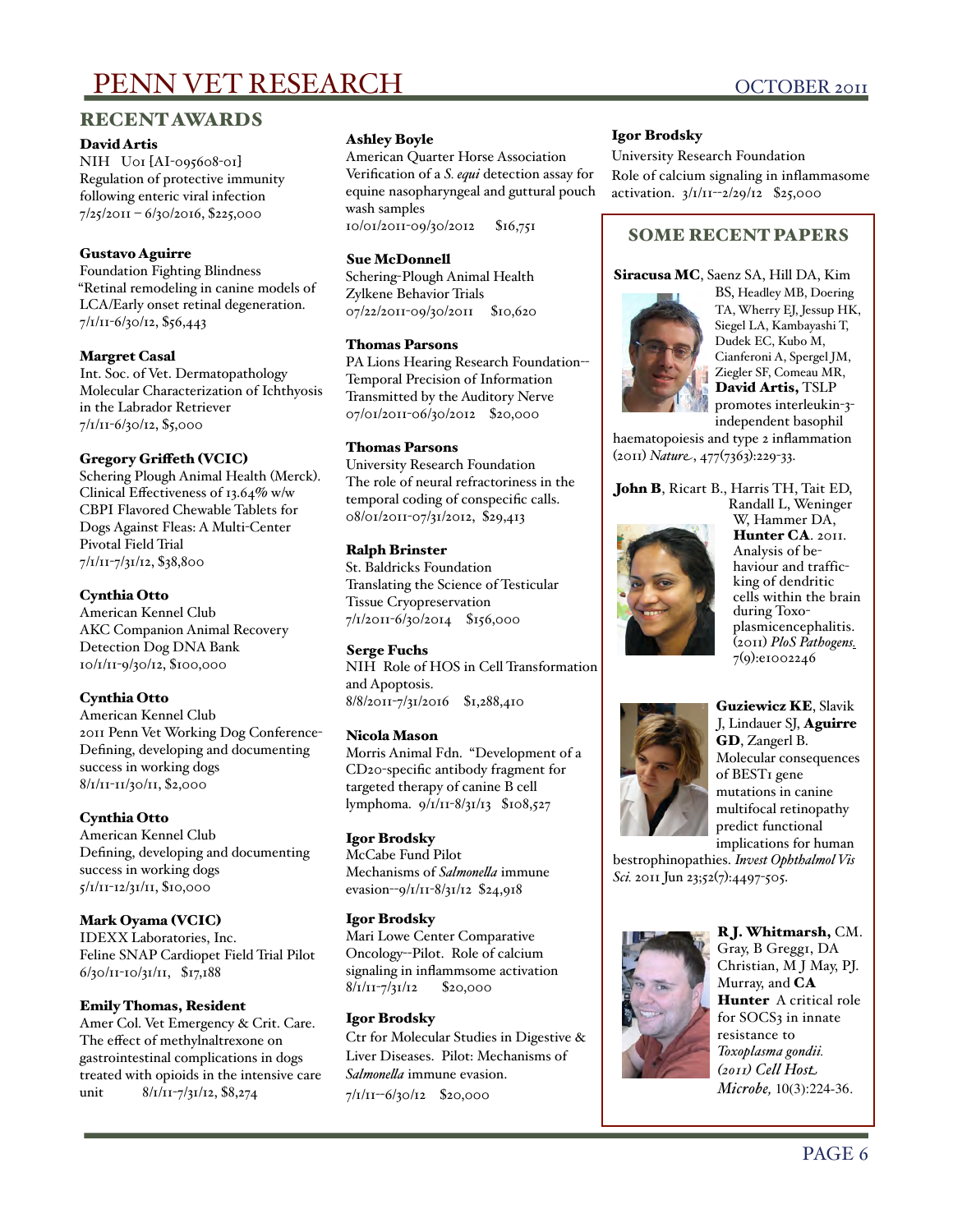#### Prenatal stress can program effects of grand offspring

Previous studies have shown that stress during pregnancy produces negative outcomes for the offspring, both in humans and laboratory animals. A new study from the University of Pennsylvania demonstrates that in mice this increased stress sensitivity can be passed on from father to sons of the second generation. The finding, published in the *Journal of Neuroscience last week*, is an example of transgenerational programming that likely involves epigenetic changes: the study of how genes are affected by the environment. The new study by **Tracy L. Bale**, an Associate Professor of neuroscience in the **Department of** Animal Biology at Penn's School of Veterinary Medicine

and graduate student Christopher P. Morgan subjected pregnant mice to a variety of stressors early in gestation. These first generation offspring were then bred to produce grand offspring in order to determine if the fathers' stresssensitivity could be passed on to their sons. Male mice are not involved in taking care of the young. "If fathers can pass the





effect on to their sons, then we know some epigenetic mark has to be found in their sperm," said Bale. Similar to their fathers, the sons showed the same patterns of behavioral and physiological stress measures. Interestingly, the changes in these males seemed to be in the direction of what females normally look like. Indeed, other programming cues that are predictably masculine also seemed to be in the feminine direction. These results suggested that the normal production of signals responsible for developing a typical 'male' brain were somehow disrupted by the stress their grandmother had experienced during pregnancy. In their examination of important genes involved in the brains of these mice, the authors found that the hundreds of microRNAs (small RNAs that do not code for proteins but are important in regulating expression of other genes) had a very distinct pattern of expression that was also affected by these same signals. Understanding the gene targets that these microRNAs regulate can provide valuable insight into what disrupted processes may be altering the ability of the brain to appropriately cope with stress.

Early Prenatal Stress Epigenetically Programs Dysmasculinization in Second-Generation Offspring via the Paternal Lineage. *J. Neurosci,*2011,31(33):11748-11755

#### RECENT PUBLICATIONS



Vite CH, Wang P, Patel RT, Walton RM, Walkley SU, Sellers RS, Ellinwood NM, Cheng AS, White JT, O'Neill CA, & Haskins M. [Bio](http://www.ncbi.nlm.nih.gov/pubmed/21482164)[distribution and](http://www.ncbi.nlm.nih.gov/pubmed/21482164) 

pharmaco-[dynamics of recombinant](http://www.ncbi.nlm.nih.gov/pubmed/21482164)  [human alpha](http://www.ncbi.nlm.nih.gov/pubmed/21482164)-L-iduronidase (rhIDU) in mucopoly-[saccharidosis type I](http://www.ncbi.nlm.nih.gov/pubmed/21482164)[affected cats following multiple](http://www.ncbi.nlm.nih.gov/pubmed/21482164)  [intrathecal administrations.](http://www.ncbi.nlm.nih.gov/pubmed/21482164) (2011) *Mol Genet Metab.* 103(3):268-74.

#### KU Sorenmo, E Krick, CM Coughlin, B Overley, TP Gregor, RH Vonderheide, & NJ Mason CD40-



activated B cell cancer vaccine improves second clinical remission and survival in privately owned dogs with Non-Hodgkin's Lymphoma. (2011) *PLoS one* 6(8): 1-8

[Bish LT,](http://www.ncbi.nlm.nih.gov/pubmed?term=%22Bish%20LT%22%5BAuthor%5D) [Sleeper MM,](http://www.ncbi.nlm.nih.gov/pubmed?term=%22Sleeper%20MM%22%5BAuthor%5D) [Forbes SC,](http://www.ncbi.nlm.nih.gov/pubmed?term=%22Forbes%20SC%22%5BAuthor%5D) [Morine KJ,](http://www.ncbi.nlm.nih.gov/pubmed?term=%22Morine%20KJ%22%5BAuthor%5D) [Reynolds C,](http://www.ncbi.nlm.nih.gov/pubmed?term=%22Reynolds%20C%22%5BAuthor%5D) [Singletary](http://www.ncbi.nlm.nih.gov/pubmed?term=%22Singletary%20GE%22%5BAuthor%5D)  [GE,](http://www.ncbi.nlm.nih.gov/pubmed?term=%22Singletary%20GE%22%5BAuthor%5D) [Trafny D,](http://www.ncbi.nlm.nih.gov/pubmed?term=%22Trafny%20D%22%5BAuthor%5D) [Pham J,](http://www.ncbi.nlm.nih.gov/pubmed?term=%22Pham%20J%22%5BAuthor%5D) [Bogan J,](http://www.ncbi.nlm.nih.gov/pubmed?term=%22Bogan%20J%22%5BAuthor%5D) [Kornegay JN,](http://www.ncbi.nlm.nih.gov/pubmed?term=%22Kornegay%20JN%22%5BAuthor%5D) [Vandenborne K,](http://www.ncbi.nlm.nih.gov/pubmed?term=%22Vandenborne%20K%22%5BAuthor%5D) [Walter GA,](http://www.ncbi.nlm.nih.gov/pubmed?term=%22Walter%20GA%22%5BAuthor%5D) [Sweeney HL](http://www.ncbi.nlm.nih.gov/pubmed?term=%22Sweeney%20HL%22%5BAuthor%5D) Long-



Term Systemic Myostatin Inhibition via Liver-Targeted Gene Transfer in Golden Retriever Muscular Dystrophy. (2011) *Hum Gene Ther.*, Aug 30. [Epub ahead of print]



C Lopez, Tamar Hermesh (2011) Systemic responses during local viral infections: type I IFNs sound the alarm. *Current Opinion in Immunology* 23(4): 495-499.